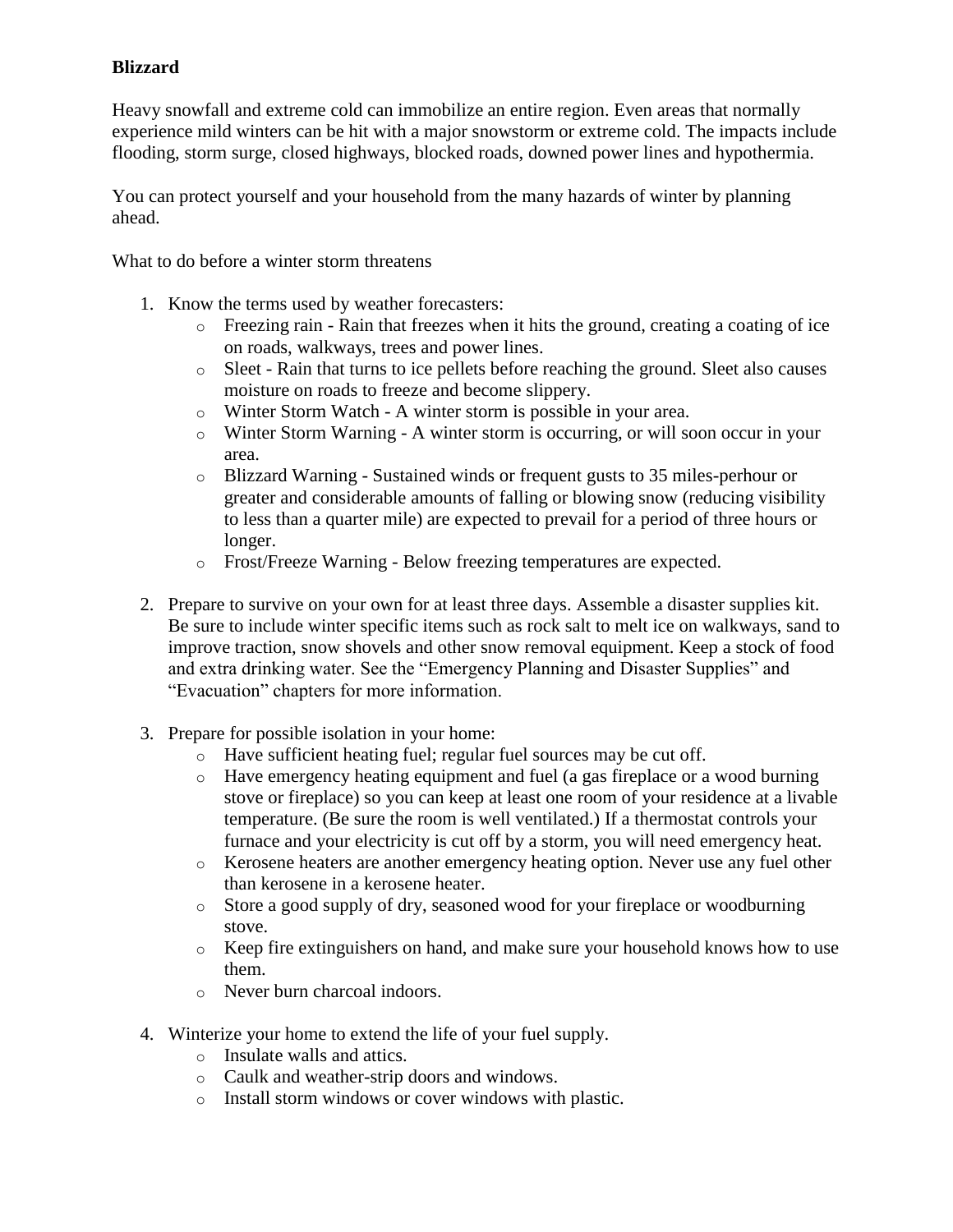5. Maintain several days' supply of medicines, water, and food that needs no cooking or refrigeration.

Be careful when shoveling snow. Overexertion can bring on a heart attack. Stretch before going outside and don't overexert yourself.

What to do during a winter storm

1. Listen to your radio, television, or NOAA Weather Radio for weather reports and emergency information.

Eat regularly and drink ample fluids, but avoid caffeine and alcohol.

- 2. Dress for the season:
	- o Wear several layers of loose fitting, lightweight, warm clothing rather than one layer of heavy clothing. The outer garments should be tightly woven and water repellent.
	- o Mittens are warmer than gloves.
	- o Wear a hat; most body heat is lost through the top of the head.
	- o Cover your mouth with a scarf to protect your lungs.
- 3. Be careful when shoveling snow. Over-exertion can bring on a heart attack a major cause of death in the winter. If you must shovel snow, stretch before going outside and don't overexert yourself.
- 4. Watch for signs of frostbite: loss of feeling and white or pale appearance in extremities such as fingers, toes, ear lobes or the tip of the nose. If symptoms are detected, get medical help immediately
- 5. Watch for signs of hypothermia: uncontrollable shivering, memory loss, disorientation, incoherence, slurred speech, drowsiness and apparent exhaustion. If symptoms of hypothermia are detected, get the victim to a warm location, remove any wet clothing, warm the center of the body first, and give warm, non-alcoholic beverages if the victim is conscious. Get medical help as soon as possible.
- 6. When at home:
	- o Conserve fuel if necessary by keeping your residence cooler than normal. Temporarily "close off" heat to some rooms.
	- o When using kerosene heaters, maintain ventilation to avoid buildup of toxic fumes. Refuel kerosene heaters outside and keep them at least three feet from flammable objects.

About 70% of winter deaths related to snow and ice occur in automobiles. Travel by car in daylight, don't travel alone, keep others notified of your schedule and stay on main roads – avoid back-road short cuts.

## Winter driving

About 70 percent of winter deaths related to snow and ice occur in automobiles. Consider public transportation if you must